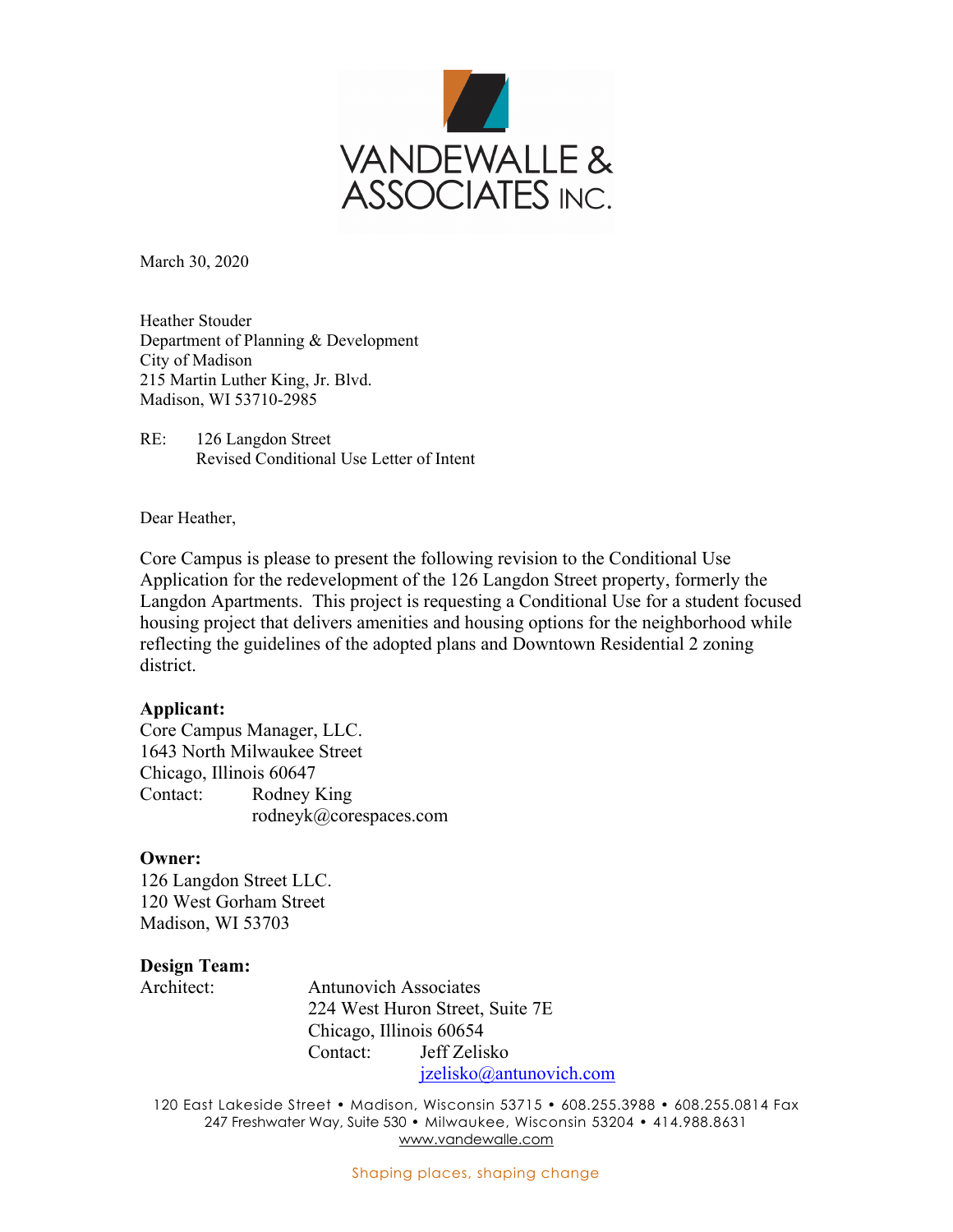| Engineer:                               | Madison, WI 53704<br>Contact:                                                        | Burse Surveying & Engineering<br>2801 International Lane, Suite 101<br>Carl Broberg<br>$cbroberg(a)$ bse-inc.net |
|-----------------------------------------|--------------------------------------------------------------------------------------|------------------------------------------------------------------------------------------------------------------|
| Landscape Architect: Saiki Design, Inc. | 1101 South Park Street<br>Madison, WI 53715<br>Contact:                              | Katherine Beaton<br>Kbeaton@ksd-la.com                                                                           |
| Planning:                               | Vandewalle & Associates<br>120 East Lakeside Street<br>Madison, WI 53715<br>Contact: | <b>Brian Munson</b><br>Bmunson@vandewalle.com                                                                    |

# **Project Summary:**

The property is the former Langdon Dormitory site, demolished by the owner in 2019, a 7-story dormitory with 375-395 residents when in operation.

The applicant is requesting conditional use approval for the construction of a 5-7 story student focused multi-family building, consistent with the current zoning and plan recommendations for the site. This project would feature 107 apartments (373 beds) with a blend of apartment sizes & configurations, first floor amenities, a rooftop open space, 164 bike parking stalls, and 20 vehicle parking stalls under the building.

The property located at 142 Langdon Street is included in the purchase of the site but will not be amended as part of this project, beyond lot line adjustments.

### **Site Data:**

| Address:     | 126 Langdon Street                         |
|--------------|--------------------------------------------|
| PIN:         | 0709-1441-016-6                            |
| Parcel Size: | $30,786$ square feet $(.71 \text{ acres})$ |

# **Existing Zoning:**

Downtown Residential 2 (DR-2)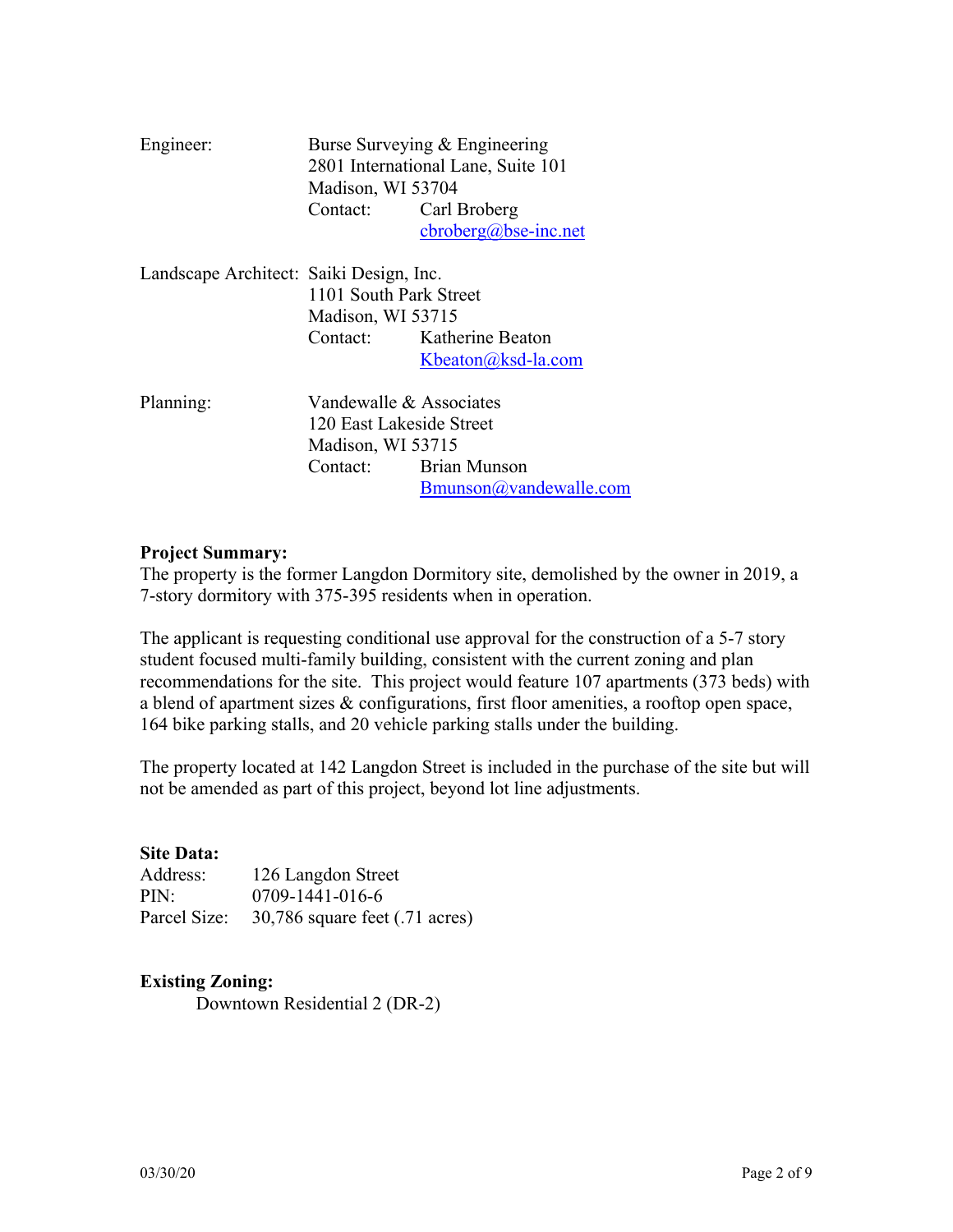### **Proposal:**

| Dwelling Unit Mix:                                     |  |                                                       |           |     |
|--------------------------------------------------------|--|-------------------------------------------------------|-----------|-----|
| Two Bedroom                                            |  |                                                       | 26        |     |
| Three Bedroom                                          |  |                                                       | 11        |     |
| Four Bedroom                                           |  |                                                       | 35        |     |
| Five Bedroom                                           |  |                                                       | <u>18</u> |     |
| <b>Total Dwelling Units:</b>                           |  |                                                       | 90        |     |
| Parking:                                               |  | Underground Vehicle Stalls: 20                        |           |     |
|                                                        |  | <b>Bicycle Parking Stalls:</b>                        |           | 164 |
| Usable Open Space:                                     |  |                                                       |           |     |
| Required: $(20 \text{ sq. ft/bedroom})$ 7,3040 sq. ft. |  |                                                       |           |     |
| Supplied:                                              |  |                                                       |           |     |
| Ground level landscape area: 5,751 sq. ft.             |  |                                                       |           |     |
| Rooftop Deck:                                          |  | 3,247 sq. ft.                                         |           |     |
| Project Schedule:                                      |  | Summer 2020 construction start<br>Fall 2021 Occupancy |           |     |

### **Conditional use request:**

 Multi-Family dwelling larger than 8 units Additional Building Height, per Area F Rooftop Pool/Amenity Space

### **Conditional Use Review Standards:**

- *1. The establishment, maintenance or operation of the conditional use will not be detrimental to or endanger the public health, safety, or general welfare.*  The proposal for multi-family housing is consistent with the historic use of the site (formerly the Langdon Private Dormitory) and the surrounding area.
- *2. The City is able to provide municipal services to the property where the conditional use is proposed, given due consideration of the cost of providing those services.*  The site is well served with readily available municipal services adjacent to the site.
- *3. The uses, values and enjoyment of other property in the neighborhood for purposes already established will not be substantially impaired or diminished in any foreseeable manner.*

The proposed building is consistent with the previous use of the site and reflects the recommendations of the Comprehensive Plan, Downtown Plan, and current zoning on the site.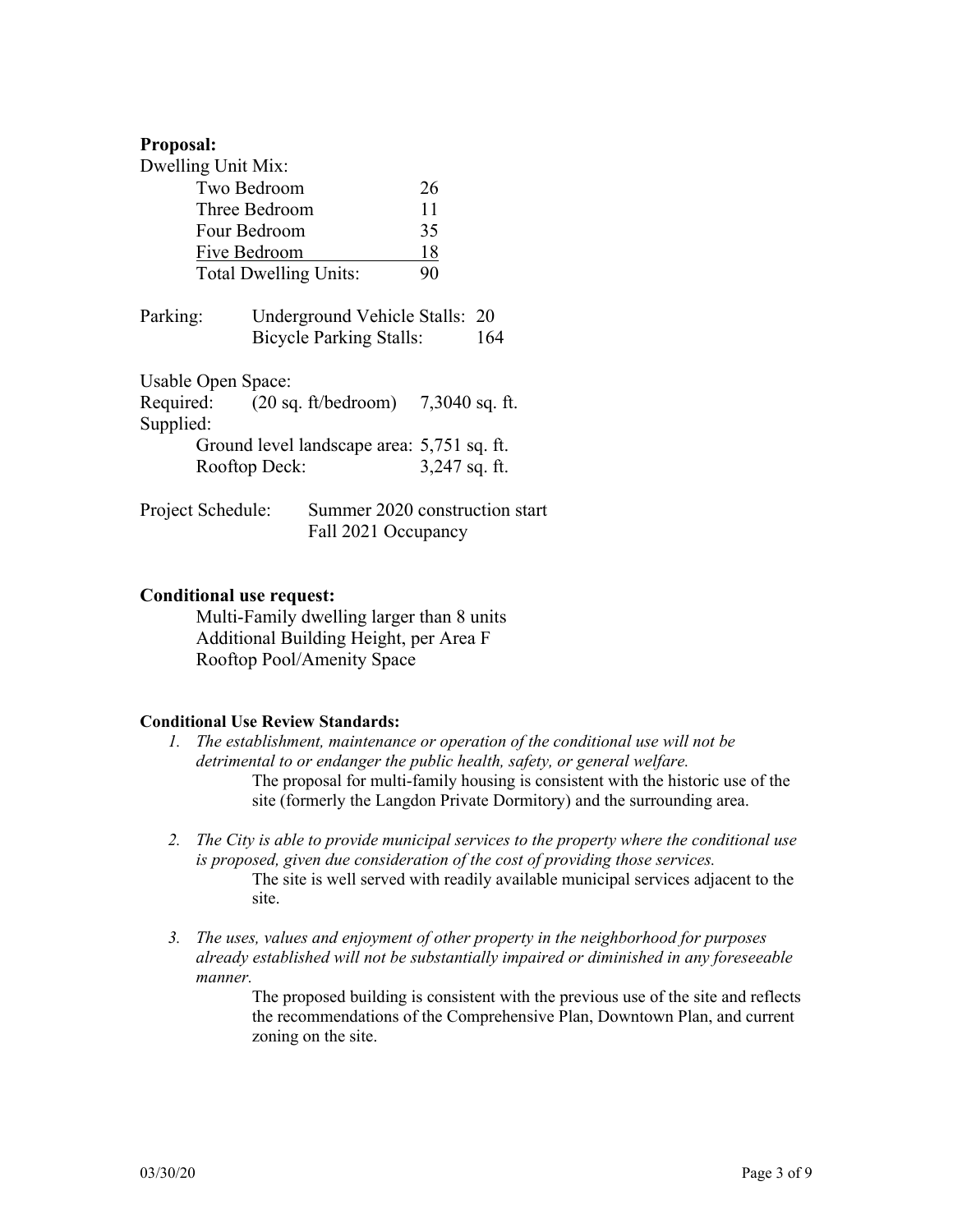*4. The establishment of the conditional use will not impede the normal and orderly development and improvement of the surrounding property for uses permitted in the district.* 

> The proposal will improve vehicular and fire access to the adjoining properties and will not preclude development or improvement of the surrounding properties.

*5. Adequate utilities, access roads, drainage, parking supply, internal circulation improvements, including but not limited to vehicular, pedestrian, bicycle, public transit and other necessary site improvements have been or are being provided.* 

The proposal incorporates the necessary site improvements to support the project.

*6. Measures, which may include transportation demand management (TDM) and participation in a transportation management association have been or will be taken to provide adequate ingress and egress, including all off-site improvements, so designed as to minimize traffic congestion and to ensure public safety and adequate traffic flow, both on-site and on the public streets.* 

> The project widens the shared access drive with adjoining properties creating better access for vehicles and fire for the site and the surrounding buildings. The project also focuses the tenant mobility towards pedestrian and bicycle use.

- *7. The conditional use conforms to all applicable regulations of the district in which it is located.*  Met
- *8. When applying the above standards to an application by a community living arrangement, the Plan Commission shall:*  Not Applicable
- *9. When applying the above standards to any new construction of a building or an addition to an existing building the Plan Commission shall find that the project creates an environment of sustained aesthetic desirability compatible with the existing or intended character of the area and the statement of purpose for the zoning district. In order to find that this standard is met, the Plan Commission may require the applicant to submit plans to the Urban Design Commission for comment and recommendation. (Am. by ORD-14- 00030, 2-18-14)*

The project has been presented for two informational reviews with the Urban Design Commission (UDC) and anticipates seeking UDC approval as part of the review of the project.

*10. When applying the above standards to an application for a reduction in off-street parking requirements, the Plan Commission shall consider and give decisive weight to all relevant facts, including but not limited to, the availability and accessibility of alternative parking; impact on adjacent residential neighborhoods; existing or potential shared parking arrangements; number of residential parking permits issued for the area; proximity to transit routes and/or bicycle paths and provision of bicycle racks; the proportion of the total parking required that is represented by the requested reduction; the proportion of the total parking required that is decreased by Sec. 28.141. The characteristics of the use, including hours of operation and peak parking demand times design and maintenance of off-street parking that will be provided; and whether the proposed use is now or a small addition to an existing use.*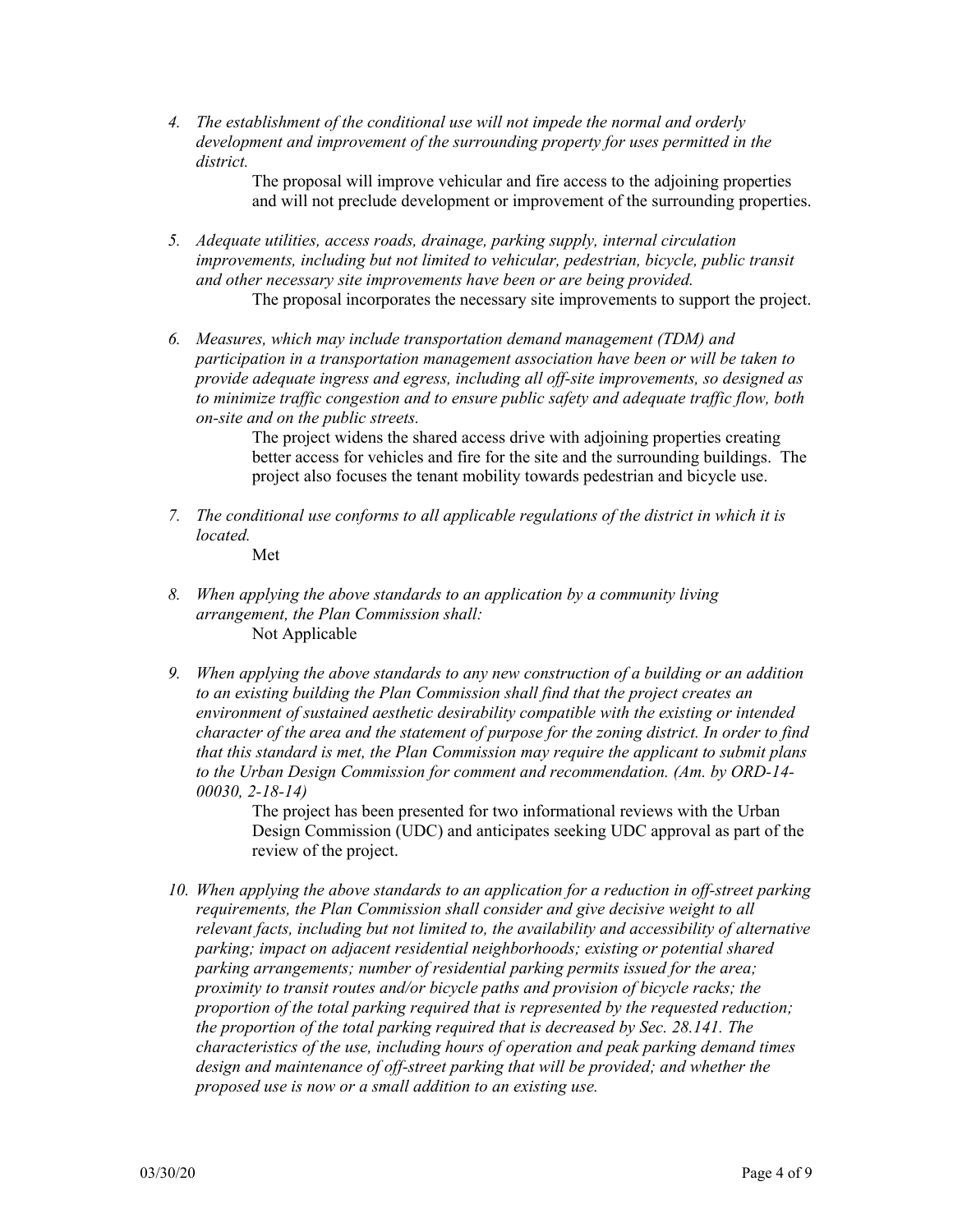The proposal meets the parking requirements for the Downtown Residential 2 zoning district. This site is well served with pedestrian and bicycle routes and transit service.

*11. When applying the above standards to telecommunication facilities, the Plan Commission shall consider the review of the application by a professional engineer required by Sec. 28.143.* 

Not Applicable.

*12. When applying the above standards to an application for height in excess of that allowed in the district, the Plan Commission shall consider recommendations in adopted plans; the impact on surrounding properties, including height, mass, orientation, shadows and view; architectural quality and amenities; the relationship of the proposed building(s) with adjoining streets, alleys, and public rights of ways; and the public interest in exceeding the district height limits.* 

> The proposal meets the recommendations of the height limit along Langdon Street and is seeking additional height per section 14 below.

*13. When applying the above standards to lakefront development under Sec. 28.138, the Plan Commission shall consider the height and bulk of principal buildings on the five (5) developed lots or three hundred (300) feet on either side of the lot with the proposed development.* 

Not applicable.

- *14. When applying the above standards to an application for height in excess of that allowed by Section 28.071(2)(a) Downtown Height Map for a development located within the Additional Height Areas identified in Section 28.071(2)(b), the Plan Commission shall consider the recommendations in adopted plans, and no application for excess height shall be granted by the Plan Commission unless it finds that all of the following conditions are present:* 
	- *a. The excess height is compatible with the existing or planned (if the recommendations in the Downtown Plan call for changes) character of the surrounding area, including but not limited to the scale, mass, rhythm, and setbacks of buildings and relationships to street frontages and public spaces.*  The heights proposed for the project reflect the adopted Downtown Plan height recommendations for the neighborhood which states: "The base height recommendation for both areas is 5 stories, but a few taller buildings might be appropriate in the middle of these blocks if set well back from the street."

This proposal meets this objective by conforming to the 5 story height along Langdon Street and incorporating the additional two floors with a significant setback from the street. The bonus two floor area of the building is setback 115' feet from the Langdon Street ROW, a distance equal to or greater than the rear building façade of the two adjoining buildings along Langdon Street. For reference, the Waterfront, a nearby 6/7 story building across Greek Alley from the site  $(\sim 100'$  away from the site) is approximately 200' from Langdon Street.

Area F in the downtown Height Map reflects the "Room to Grow" recommendations from the Downtown Plan that "encourage higher density infill and redevelopment that is innovative and sustainable" while promoting high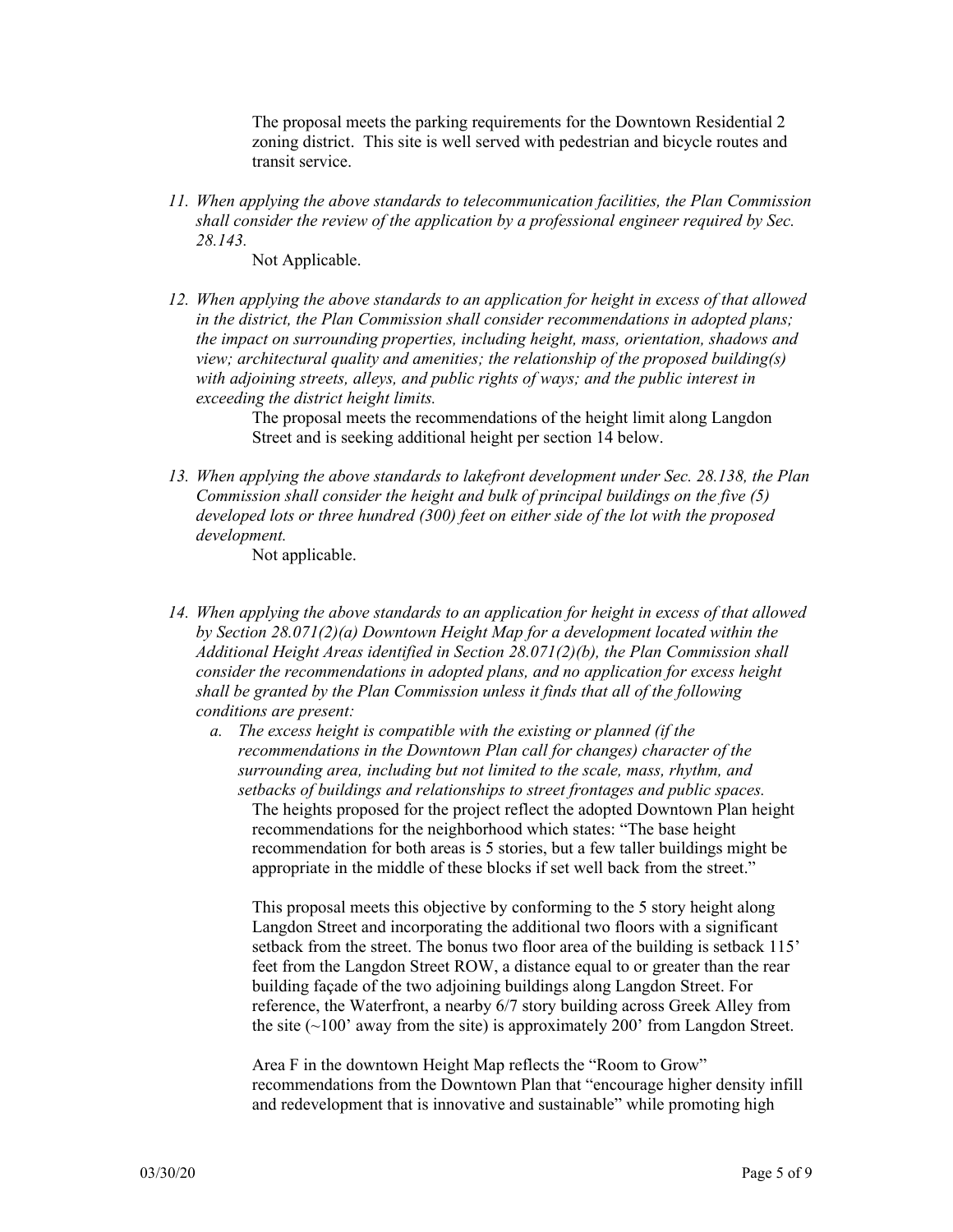quality architecture and specifically calls out this site for potential redevelopment/infill. This area of the Langdon Neighborhood was identified for this designation due to the ability to incorporate additional height mid-block without impacting the adjoining streetscape or larger viewsheds.

The Langdon Neighborhood recommendations add further definition to this designation through Objective 4.9 which calls for a "limited amount of higherdensity residential development on selected sites while preserving the historic and architectural heritage of the area." This site was formerly occupied by a 7 story building and the contributing building at 142 Langdon is being preserved as part of the project. This project facilitates the incorporation of new housing options and sustainable infill, without the removal of any contributing buildings.

The architectural design seeks to create differentiation within the mass of the building through materials changes, color, setbacks and window arrangements to create interest and detailing within the proposed building composition. The Langdon Street façade has been revised to create a larger recessed entrance element and the overall design has been refined to create complimentary treatments while avoiding faux historic overtones.

*b. The excess height allows for a demonstrated higher quality building than could be achieved without the additional stories.* 

The additional height creates the economic framework to implement the project in the following elements:

i. Full masonry building

This additional economics generated by the bonus height allows the building to have a full masonry architectural detailing throughout all facades of the building, in keeping with the surrounding neighborhood.

ii. Rooftop amenity space

The bonus height supports the creation of common rooftop amenity spaces in support of the tenants' interest. The code requirement for usable open space requires space allocations which are typically met through incorporate private balconies throughout the building facades. The use of the fifth floor rooftop deck located within the height step back, accessible through the elevator access to the bonus floors, allows for better management of the common open space versus private balconies and could not be integrated into the building without the bonus floors.

- iii. Grade & site challenges The height helps the project respond to a challenging site due to grade and parcel configuration without removal of any existing buildings.
- iv. Preserve contributing building The bonus height creates the financial support to allow the preservation of the contributing building located on-site at 142 Langdon Street.
- v. Enhanced architectural expression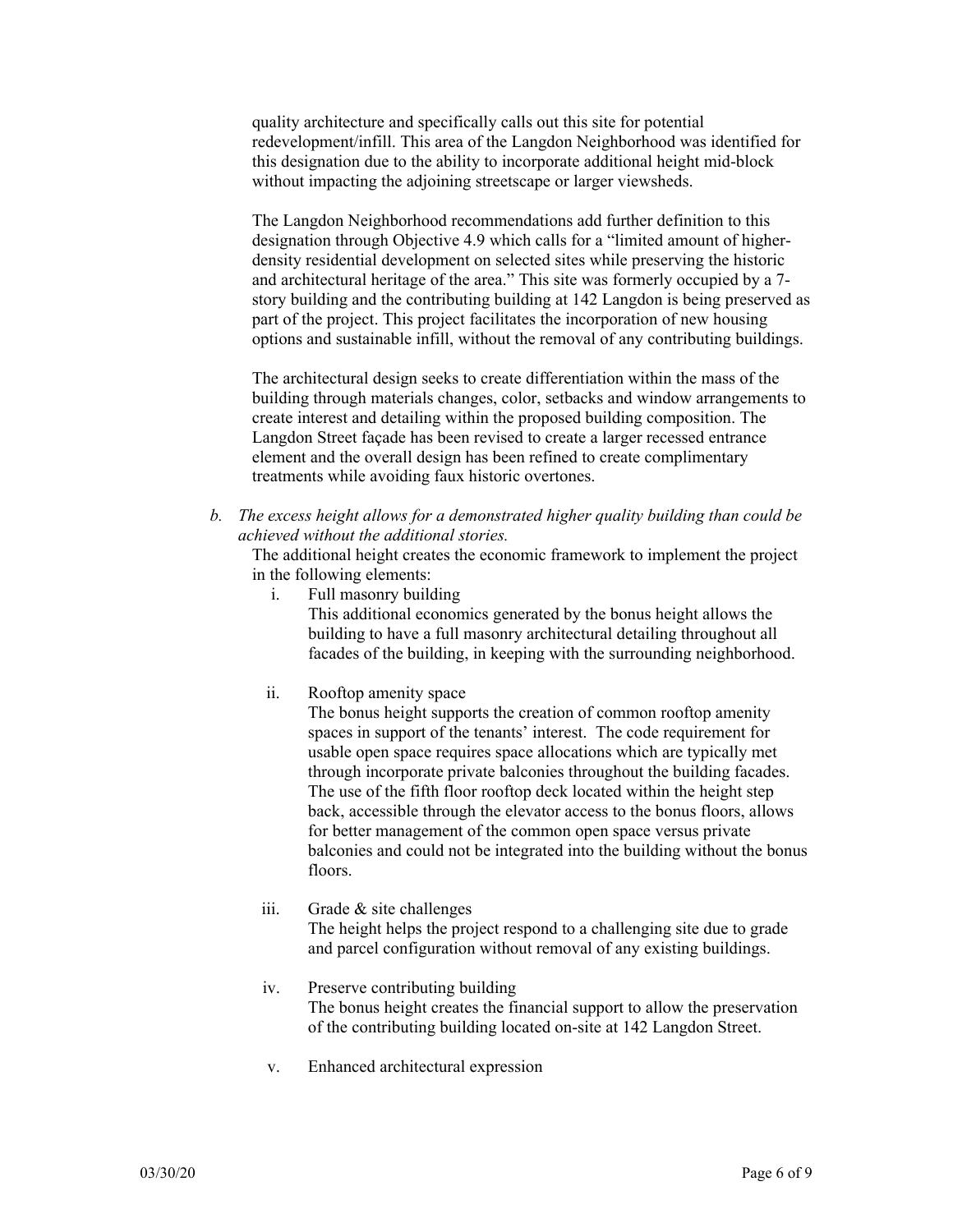The additional floors also improve the massing of the building architecture, especially the element clad in white brick, visible at the views from the lake.

- vi. Green roof/ site permeability The design allows the project to transition the site from entirely impervious surfaces to incorporate more ground level landscape area within the site and address stormwater management through a green roof system that exceeds current requirements.
- *c. The scale, massing and design of new buildings complement and positively contribute to the setting of any landmark buildings within or adjacent to the projects and create a pleasing visual relationship with them.*

The design of the project seeks to compliment the surrounding neighborhood which features a wide range of styles, masses, and configurations by creating an integrated urban architectural approach.

This section of the Langdon Neighborhood features a wide range of building heights with buildings ranging from three to seven stories including 3 six to seven story buildings within the block (200-300' from the site).

*d. For projects proposed in priority viewsheds and other views and vistas identified on the Views and Vistas Map in the City of Madison Downtown Plan, there are no negative impacts on the viewshed as demonstrated by viewshed studies prepared by the applicant.* 

This project does not fall within the viewsheds demonstrated by the Views and Vista map.

- *15. When applying the above standards to an application to redevelop a site that was occupied on January 1, 2013 by a building taller than the maximum building height allowed by Section 28.071(2)(a) Downtown Height Map, as provided by Section 28.071(2)(a)1., no application for excess height shall be granted by the Plan Commission unless it finds that all the following additional conditions are also present:*
	- *a. The new building is entirely located on the same parcel as the building being replaced.*
	- *b. The new building is not taller in stories or in feet than the building being replaced.*
	- *c. The new building is not larger in total volume than the building being replaced.*
	- *d. The new building is consistent with the design standards in Section 28.071(3) and meets all of the dimensional standards of the zoning district other than height.*
	- *e. The Urban Design Commission shall review the proposed development and make a recommendation to the Plan Commission.*

The proposal meets the recommendations of the height limit along Langdon Street and is seeking additional height per section 14 above.

*16. When applying the above standards to an application for limited production and processing use, the Plan Commission shall consider the effect of such a use on the surrounding properties, including the effects of odors, noise, vibration, glare, hours of*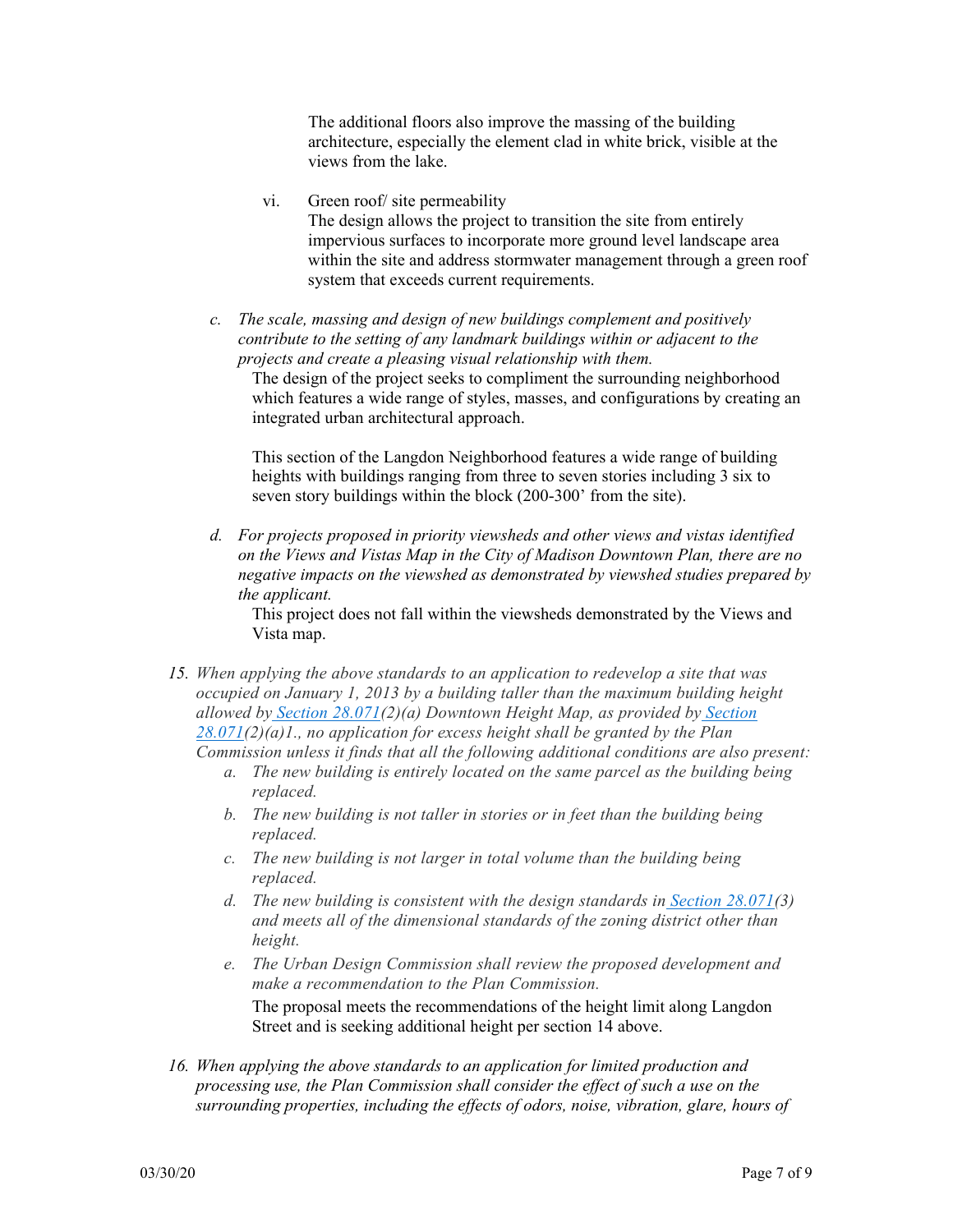*operation, and other potential side effects of a manufacturing process. (Cr. by ORD-15- 00124, 11-11-15)*  Not Applicable.

We look forward to working with the City on the review and implementation of this project.

Sincerely,

Brian Munson Principal